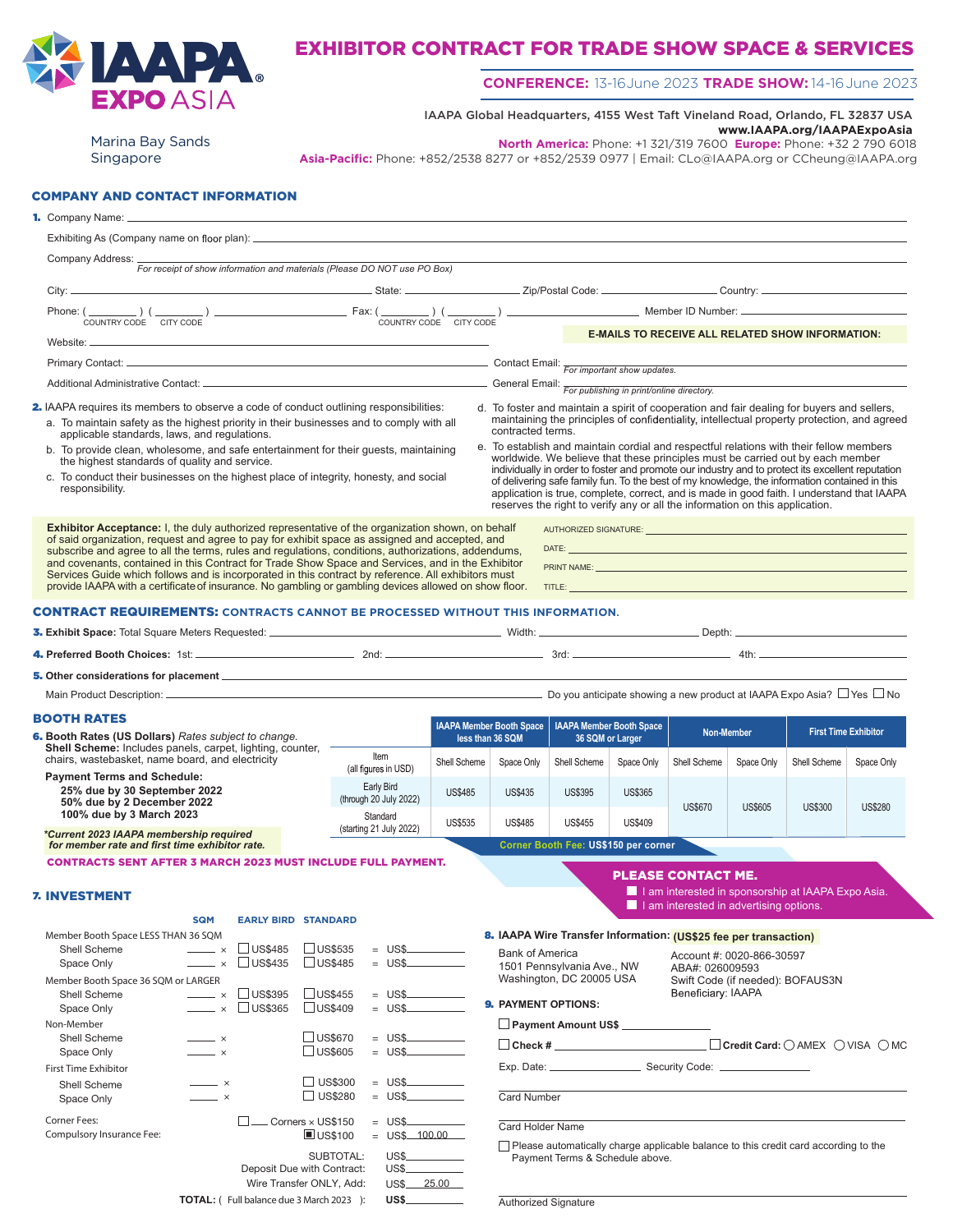

- **1. Management:** The International Association of<br>Amusement Parks and Attractions, hereinafter designated<br>as "the Association," or "IAAPA" conducts the IAAPA Expo<br>Asia and appoints an official service contractor, to provid all show services to exhibitors.
- **2. Exceptions:** Exceptions to the foregoing may be granted at IAAPA's sole discretion where requested in writing and received by IAAPA before 3 March 2023.
	- a. The request must include certificates of insurance from all agent representatives indemnifying the Association in limits satisfactory to IAAPA, a description of the work to be done and personnel to be used.
	- b. IAAPA reserves the right to deny exceptions at its sole discretion.
- **3. Third Party Obligations:** IAAPA shall have no responsibility of any kind for the following:
	- a. performance or failure to perform by any contractor
	- b. including the official service contractor; performance or failure to perform services to the exhibitors, by the Marina Bay Sands, hereinafter
	- c. referred to as the event facility or the "Event Facility";<br>cancellation or delay of the show due to acts of God,<br>war, government regulation or advisory, recognized<br>health threats as determined by the World Health<br>Organizat Prevention, or local government authority or health agencies (including but not limited to the health threats of COVID-19, H1N1, or similar infectious diseases), curtailment of transportation facilities, disaster, acts or threats of terrorism, fire, strikes, civil disorder, or other similar cause beyond the control of IAAPA, where any of those factors circumstances, situations, or condition or similar ones make it, in IAAPA's judgment, inadvisable, commercially impracticable, illegal or impossible to hold the Event.

IAAPA's liability for cancellation for any reason shall be limited to any amounts paid by exhibitor pursuant to this contract.

- **4. Application for and Assignment of Space:** Anyone desiring to exhibit must file a written application with the Association at IAAPA Headquarters, 4155 West Taft Vineland Road, Orlando, FL 32837, USA.
	- a. Space will be assigned to conform as nearly as possible in size, price and location subject to approval of the exhibitor.
	- b. Written disapproval must be received by IAAPA within 3 days after the date of postmark, email or fax of the Association's notice of space assignment. Such rejection may be sent by fax or email to the<br>Association, but will only be valid upon confirmation of<br>receipt by the Association. If no rejection is received by<br>IAAPA within this period, the exhibitor will be deemed<br>t
	- c. The Association has the absolute right to allocate and assign space and exhibitors and to relocate exhibits after initial assignment.
- **5. Cancellation of Exhibit Space:** The Association reserves<br>the right to cancel any reservation not paid in full, to lease<br>such space to another exhibitor, and to retain as liquidated damages any amounts already paid. Exhibitor agrees that payments or deposits made by Exhibitor may be used toward satisfying any cancellation fees due to Association

under this contract. In the event that an exhibitor cancels his contract for, or is unable to use the space (including company "no-shows" that do not occupy contracted on-site booth space or those that cancel less than 1 week prior to move-in) , the Association shall retain as liquidated damages the amount set forth in Section 6.Upon receipt of cancellation notice from Exhibitor, Association shall have no further obligations to Exhibitor under this contract.

#### **6. Cancellation Deadlines and Liquidated Damages:**

- **a. US\$200**  Written cancellation or space reduction received by 30 September 2022.
- **b. US\$500**  Written cancellation or space reduction received 1 October 2022 through 2 December 2022.
- **c. 50%** of total space cost for any cancellation or space reduction received beginning 3 December 2022 through 2 March 2023.
- **d. 100%** of the total space cost for any cancellation or space reduction received after 3 March 2023.

In addition, exhibitors who have rolled over their contracts and/or funds from IAAPA Expo Asia 2022 to 2023 will be subject to an additional cancellation/IAAPA Expenses fee of 10% of deposit paid for IAAPA Expo Asia 2022.

- **7. Administrative Fees for Space Moves:** Upon receipt and approval of a booth change or move request, the Association may charge administrative fees as follows: **a. US\$500** for requests submitted through 3 March 2023.
	- **b. 50%** administrative fee for any moves of originally contract space after 3 March 2023.
- 8. Cancellation or Postponement of Event: It is mutually agreed that, in the event that the Event is canceled for any reason, then and thereupon this Contract will be automatically be terminated and IAAPA management will determine an equitable basis for the refund of a portion or all of the exhibit fees, after due consideration

of expenditures and commitments already made. IAAPA may postpone the Event for any reason, and Exhibitor acknowledges and agrees that in such an event, the Agreement shall remain in full force and effect for the new Event dates.

- **9. Compliance with Rules and Regulations:** Exhibitor hereby agrees to be bound by all IAAPA and Event Facility<br>Rules and Regulations (the "Rules") outlined here, and any<br>additional rules, regulations, and information as maybe<br>adopted by IAAPA or the Event Facility in the Exh be bound by:
	- a. all applicable fire, utility, and building codes and regulations of the Event Facility;
	- b. any rules or regulations of said Event Facility;
	- the terms of all leases and agreements between IAAPA and the managers or owners of the Event Facility;
	- d. the terms of any and all leases and agreements between IAAPA and any other party relating to the Event; and
	- e. all National, Regional, City and local laws, codes, ordinances and rules;

Exhibitor shall not, nor shall exhibitor permit others to, do anything to its exhibit space or do anything in the Event Facility which would cause a difference in conditions from those previously approved by the insurance carriers of<br>IAAPA, or the owners or managers of the Event Facility,<br>which will in any way increase premiums payable by any<br>of said parties, and exhibitor shall be responsible for such increase resulting from violation of this section. IAAPA will not interpret laws, regulations and ordinances for any exhibitor.

### **10. Specific Policies:**

- a. All exhibitors must adhere to all rules and regulations pertaining to displays and product as outlined in IAAPA Booth Specifications and diagrams.
	- Height restrictions of 2.5m will apply to all linear exhibit space that is three (3) meters deep as per IAAPA's rules and regulations.
- b. Exhibit activity or soliciting by any non-exhibiting firm or person on the trade show floor and/or on any property under the supervision or under the contract of the Association during the trade show is strictly prohibited.
- c. Exhibitor agrees to keep exhibit properly staffed and intact during show hours.
- d. Early dismantle of exhibit space is strictly prohibited.
- No cash and carry sale of goods as in a retail setting is permitted from an exhibit booth or in the Event Facility.
- f. No food or beverages may be sold on the premises, although samples may be given away in limited portions. See the Exhibitor Services Guide for further details.
- g. IAAPA reserves the right in its sole judgment to prohibit or close any display or activity because of noise, odors, or other disturbing features, or which may be offensive to other exhibitors or attendees. Furthermore, this discretionary right of IAAPA applies to any demonstration or activity by any exhibitor that results in obstruction of exhibit line-of-sight and/or access to a nearby exhibitor's stand by either attendee/buyers or exhibitors.
- h. Exhibitors demonstrating amusement rides and/or offering rides to show attendees or guests are solely responsible for compliance with all National, Regional, City and local laws and regulations governing the operation of rides, and for securing in advance all approvals necessary to demonstrate and offer rides during the show dates.
- i. All personnel working in an exhibit booth must be employees of the exhibiting company.
- j. Each exhibiting company receives five (5) exhibitor staff badges for the first 9 net square meters of space and an additional two exhibitor badges for each increment of 9 net square meters of space up to a maximum of 50 complimentary exhibitor badges. Additional exhibitor staff badges can be purchased for a fee with proof of employment.
- k. Booth personnel must display their badges at all times.
- l. No exhibitor is allowed to assign, sublet, or apportion whole or any part of space allotted or exhibits any goods other than those manufactured or sold in the regular course of business by the exhibitor.
- m. Exhibitors are prohibited from engaging in an exhibit activity in any space other than that which has been contracted.
- n. "Suitcasing." Please note that while all Event attendees<br>are invited to the exhibition, any attendees who are<br>observed to be soliciting business in the aisles or other<br>public spaces or in another company's booth will be exhibitors report any violations they may observe to the Show management.
- o. "Outboarding." Outboarding is defined as marketing, sales and hospitality events conducted by exhibitors or

# RULES and REGULATIONS

#### www.IAAPA.org/IAAPAExpoAsia

non-exhibitors capitalizing on the presence of buyers<br>and/ or sellers attending the original show without<br>previously notifying the original show organizer and<br>finalizing an arrangement that benefits both parties.<br>This prac practices such as "coat- tailing," "piggy-backing," co-location of events, and large- scale hospitality events, particularly during show hours.

- p. Exhibitor literature and printed materials, including trade publications, may only be distributed from within an exhibitor's booth space and may not appear in any other public space of the Event Facility<br>or that of the contracted IAAPA hotels. Certain<br>sponsoring opportunities are exempt from this rule.<br>Demonstrations, sales activities, and giveaways<br>must take place wit Companies found breaking these rules may have their exhibit at IAAPA Expo Asia shut down and could be suspended from future exhibiting.
- q. Exhibitors with products, the sale of which may be illegal in certain jurisdictions, must display a sign in their exhibit space to that effect.
- r. Manufacturers and other exhibitors of equipment that may be considered to be gaming equipment, devices, or other products are responsible for determining that they can legally exhibit such items in Singapore.
- s. Exhibitors are responsible for any damage done by them or their employees.
	- i. No nails, bolts, tack, or screws shall be driven into the wall, woodwork or floor of the Event Facility
	- ii. The use of flammable substances as decorative materials is prohibited
	- iii. All decorative fabrics must be flame proofed in accordance with City and Exhibit fire regulations
	- iv. No gasoline, kerosene, acetylene, or other flammable or explosive substances are permitted in the building
- t. Exhibit must be set-up and complete for inspection and the surrounding aisles clear of exhibitor's equipment and debris no later than 17:00, 13 June 2023.
- u. Exhibitor warrants and represents that the Exhibit and all related materials, including but not limited to photographs, written materials, and display models (collectively, the "Exhibit"), does not violate any proprietary or personal rights of others (including,<br>without limitation, any copyrights, patents or privacy<br>rights); that the Exhibit constitutes the Exhibitor's own original work or property, or that the Exhibitor has permission from the rightful owner to use such work or property. The Exhibitor agrees to indemnify and hold harmless IAAPA, its officers, directors, members, assignees, and agents, from and against any and all claims, actions, losses, demands, costs, attorneys' fees and all other expenses relating or incidental to, or arising directly or indirectly from, the inaccuracy or breach of any of the warranties and representations contained in this Section.
- v. As the sponsor of the expos, IAAPA reserves the right to prohibit and prevent the attendance, participation, registration, exhibition or any individual or firm for any reason within the exclusive discretion of IAAPA. IAAPA need not disclose or describe the reasons for its decision to do so.

#### **11. Data Protection:**

- a. For the purposes of this Section, the following terms shall have the following meanings:
	- i. "Privacy Legislation" means all laws and regulations, including (without limitation) the laws and regulations of the European Union, the European Economic Area and their member states, laws and regulations of the People's Republic of<br>China ("PRC") and any other jurisdictions, which are<br>applicable to the processing of Personal Data under<br>this Contract, including (without limitation) the EU<br>General Data Pr
	- ii. "Data Controller", "Data Subject(s)" and "Personal Data" each have the meanings given to them in the GDPR.
- b. Both the Association and the Exhibitor acknowledge and agree that each party shall be a separate Data Controller in respect of the Personal Data received<br>from the other party and processed in relation to this<br>Contract and each party shall be responsible for its<br>compliance with the Privacy Legislation. Both parties<br>shall pr other party in accordance with its applicable privacy notice and the Privacy Legislation and solely for purposes related to the performance of this Contract.
- c. Should Exhibitor transfer Personal Data to the Association, Exhibitor represents, warrants and guarantees that (i) the Personal Data has been collected in strict compliance with the Privacy Legislation; (ii) it has properly notified the Data